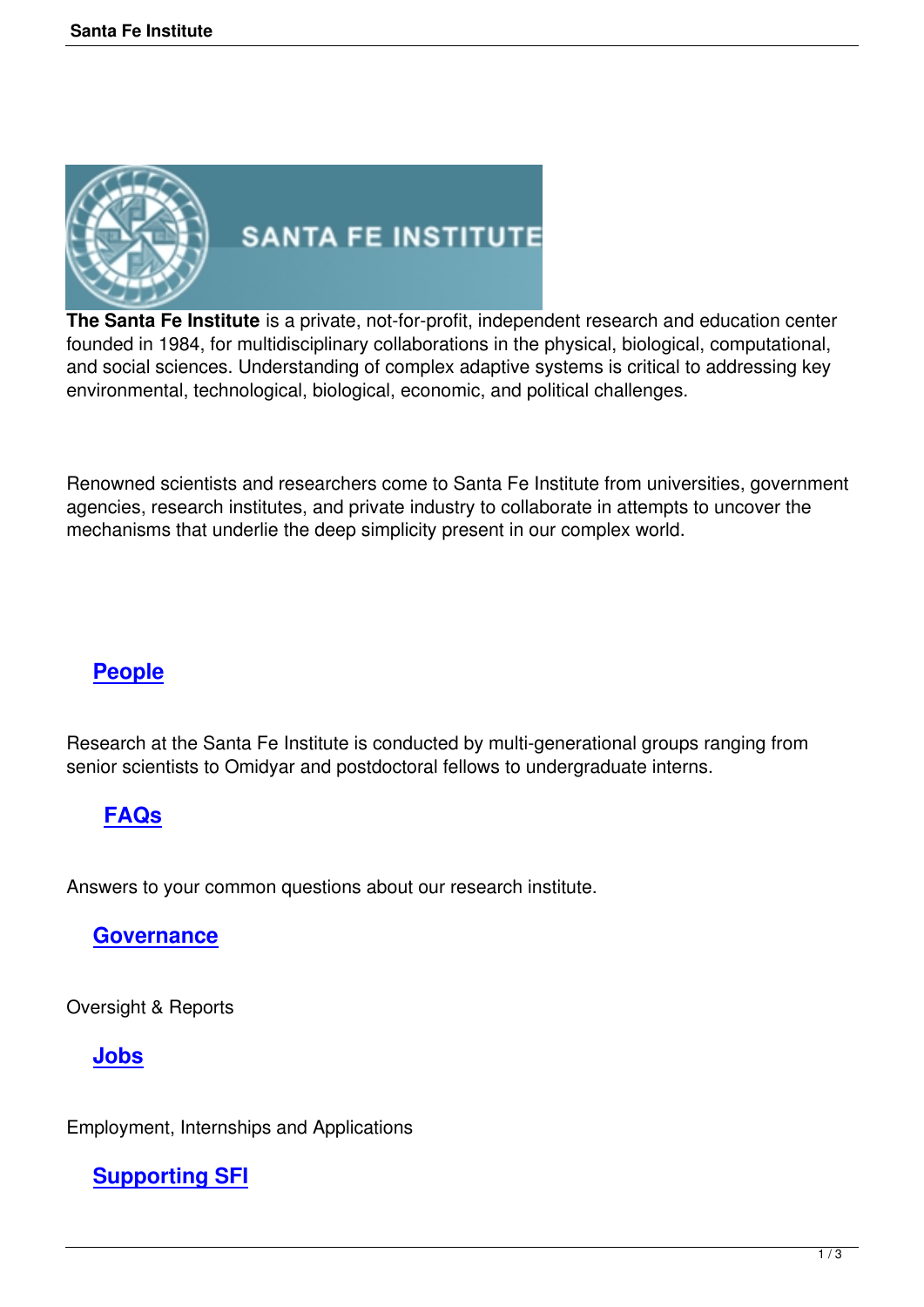The Santa Fe Institute is a 501 (c) 3 not-for-profit research and education center. Find out about gifting opportunities, donations, and grants.

# **Publications**

SFI has a variety of publications, ranging from the more technical working papers, to the more general Bulletin articles. The **Editorial Board** provides oversight for the SFI publications program.

### **Working Papers**

T[hese technical papers](http://www.santafe.edu/research/working-papers/) by SFI researchers cover a wide range of topics. Many are available electronically.

### **SFI Book List**

T[his comprehensive](http://www.santafe.edu/research/publications/sfi-book-list) list includes books from the Santa Fe Institute's "Studies in the Sciences of Complexity" series.

### **Bulletin of the Santa Fe Institute**

A [magazine published biannually by SFI to](http://www.santafe.edu/research/publications/sfi-bulletin) keep its friends and supporters informed about its work.

### **The SFI Bibliography**

A [listing of peer reviewed pu](http://www.santafe.edu/research/publications/sfi-bibliography/)blications by SFI faculty.

#### **Video Catalog**

A [collection of SFI le](http://www.santafe.edu/research/videos/catalog/)ctures and talks on tape and digital media.